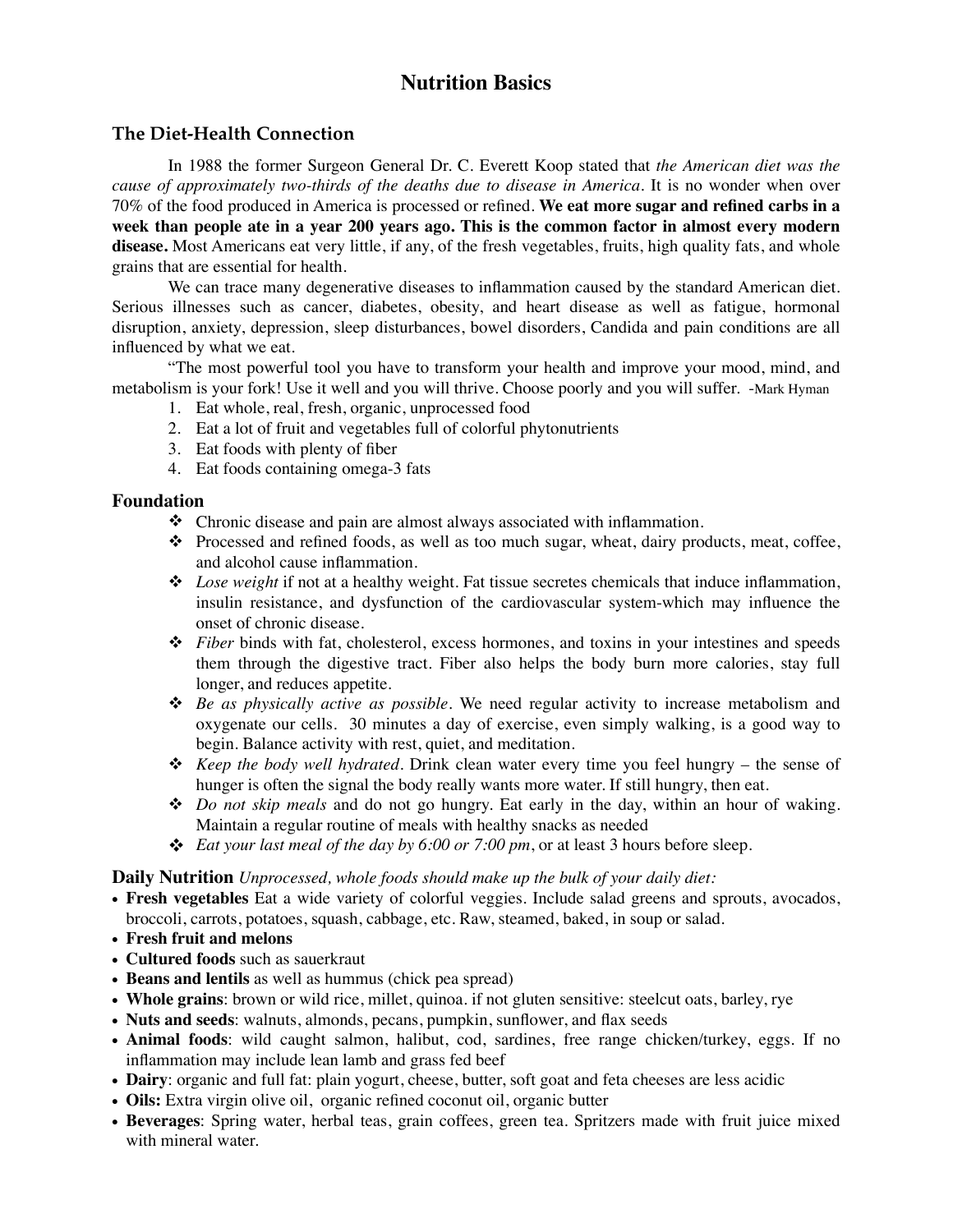This program allows for an abundance of tasty and satisfying foods. If followed most of the time, with only occasional exceptions, your energy, mood, and overall health will improve.

#### **Avoid**

The following make the body more prone to illness and interfere with the absorption of essential minerals, exacerbating chronic illness, mood disorders, and fatigue.

- **Processed and refined foods** breads, bagels, chips, soft drinks, cereals, pastries, crackers, muffins, pasta, most packaged, canned, and frozen foods. Some whole grain/veggie pasta is okay.
- **Caffeine:** Coffee, including decaf/black tea/chai made with black or mate tea.
- **Alcohol** one glass/drink per day maximum if you do drink
- **Sugars:** no white or brown sugar, honey, agave, maple sugar etc. All these disrupt blood sugar metabolism. Use small amounts of stevia to sweeten if needed.
- **Eliminating gluten** (wheat, barley, rye, oats, spelt, kamut, triticale) and/or **dairy products** (milk, cheese, butter, yogurt) is essential for a growing number of people in order to restore and maintain good health. Other common allergens to avoid *if you suspect allergies*: eggs, corn, soy, peanuts, citrus, nightshades (tomatoes, eggplant, peppers, potatoes), yeasted products (wine, vinegar, breads). These may cause a myriad of symptoms and diseases.
- **Soy: cheese, milk, bars, burgers.** Modern soy products are highly processed and contain substances that may cause digestive, thyroid, and immune system dysfunction. Small amounts of *whole or fermented* soy foods: tofu, edamame, miso and tamari are okay to consume.
- **Too much cold or raw food** and drink will weaken the digestion. Include soups, well-cooked grains and baked or steamed veggies into your daily diet. Drink warm or room temperature fluids, especially if it is cold outside or your digestion is already weak (i.e. gas or bloating, fatigue, tired after eating, overweight, sluggish). Salads and fresh fruits are more appropriate in the warmer months. Iced drinks and ice cream will weaken the digestive fire and thus the entire body. Eat ice cream and other frozen treats (even the nonfat variety) sparingly and infrequently.

## **Eliminate**

**Read labels** and do not consume the following**:**

- **ALL high fructose corn syrup** (HFCS). HFCS has been shown to contribute to obesity and Type 2 diabetes. Also, all artificial sweeteners (aspartame –NutraSweet, Equal-, Splenda, saccharine, sorbitol, etc.) Small amounts of agave, honey, xylitol, or stevia may be used occasionally.
- **ALL trans fats**: hydrogenated and partially hydrogenated oils (in fast foods, margarine and most commercially produced baked goods such as crackers, breads, cookies, etc.)
- **MSG** Mono sodium glutamate and other food additives.
- **ALL soft drinks**, *including diet* soft drinks. The high sugar content, HFCS, or artificial sweeteners added are all extremely detrimental to your health.

## **Other Considerations**

- **To alkalinize quickly** eat lots of fresh vegetables and fruits and drink clean water daily. Consuming either juice or broth made with celery, parsley, green beans, zucchini and/or spinach and/or powdered green drinks with lemon juice will alkalinize the body quickly.
- **Use organic foods**, especially when consuming animal based foods such as meats, eggs and dairy whenever possible. Commercially fed animals are given high doses of hormones and antibiotics and these substances are concentrated in the fat portion of the food when you eat it.
- **For added fiber**, freshly grind 1-2 Tablespoons of flax seed (in a coffee grinder) and add to cereal, salads, or in a smoothie. To help with constipation mix the ground flax seed *in water* and take 1st thing in the morning.
- **Add flora enhancing foods** such as greens, kefir, miso, yogurt, sauerkraut, wheat grass, and acidophilus.
- **Eat mindfully,** bringing your whole self to the meal. Explore all areas of your life where you may find the nourishment you need so that food does not carry the entire burden of sustaining you.
- **An annual detoxification program** is something to consider to rid the body of accumulated nutritional and chemical toxins that may overburden the system. Ask Mary for more details.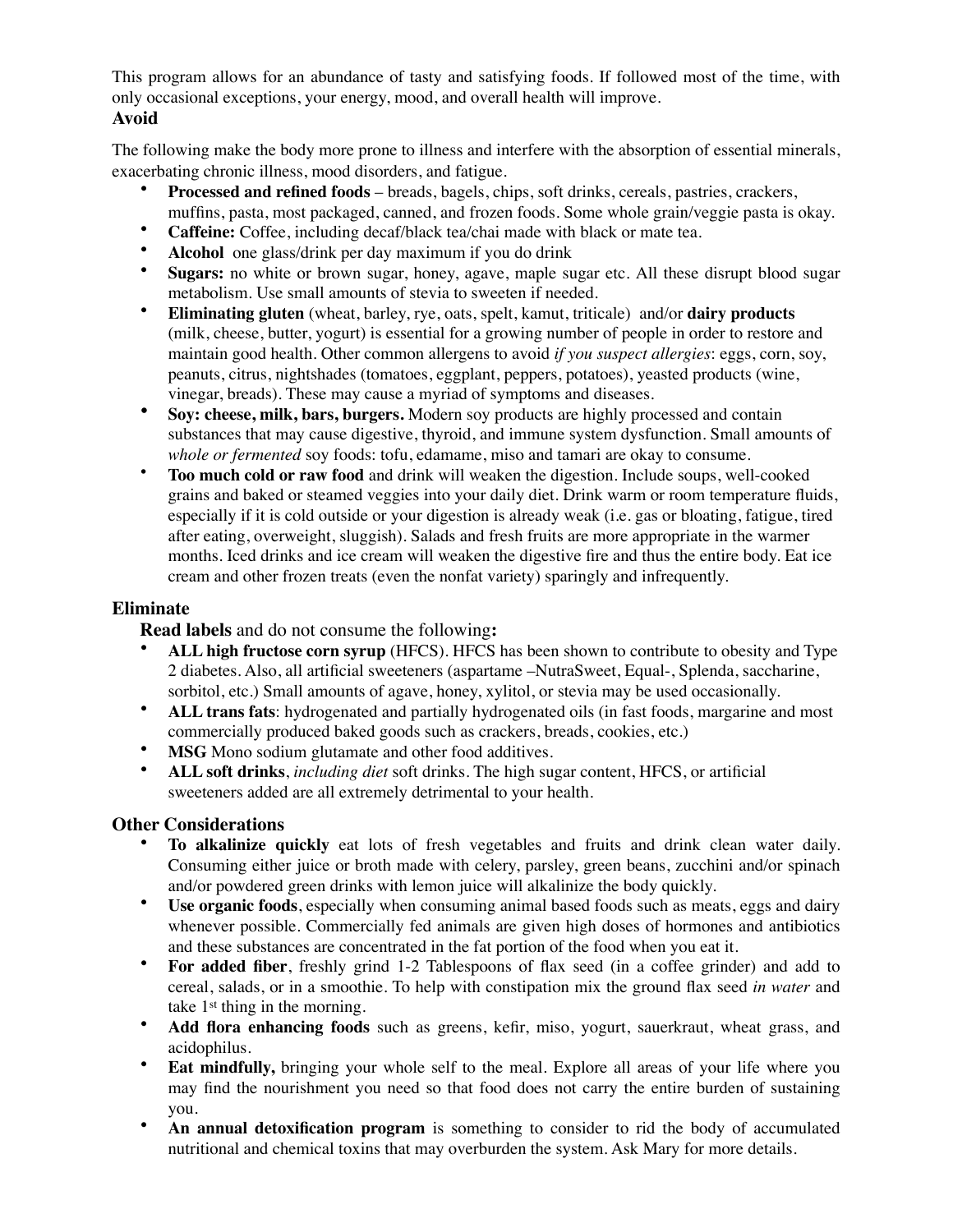# **Breakfast**

**Eating a breakfast with protein and good quality fat ( and little if any sugar) is essential to nourish you and stabilize blood sugar, energy and mood throughout the day.** Research has proven that people who eat this breakfast enjoy better overall health and are able to lose weight and maintain the weight loss much better than those who skip breakfast. Try: cheese or avocado on rice crackers, plain, sugar-free yogurt with fresh fruit, flax or pumpkin seeds, walnuts, almonds, eggs, well-cooked porridge (congee) made with whole grains such as steel-cut oats, brown rice or millet with butter or nuts for fat, dinner for breakfast: salmon with vegetables or a hearty chicken vegetable soup. Soups and congee strengthen the digestion and give you a nutrient-rich way to begin the day. *For lighter fare in warm weather, have a protein shake, almond butter on an apple, fruit and nuts.*

## **Lunch and dinner**

**Fill at least 1/2 of your plate with lots of your favorite vegetables,** raw, steamed, baked, boiled, as soup or salad. All these vegetables will alkalinize your body and provide you with the minerals and fiber you need to stay healthy. Include beans and legumes frequently. Add one serving of both lean flesh food and unrefined, whole grains per day. Add kombu or wakame to soups, beans, and grains while they are cooking to increase the mineral content and make them more digestible.

## **Snacks**

Protein shakes blended with freshly ground flaxseed or almonds, fresh or frozen fruits, and a touch of cinnamon and vanilla added for flavor; walnuts, almonds; almond butter or tahini (sesame butter) on apples, celery, rice cake or rice crackers; raw veggies; whole, fresh fruit, sugar-free yogurt or kefir, cheese, sliced turkey, hard boiled egg.

## **Protein**

Proteins are comprised of nitrogen-rich amino acids, nine of which are essential for our bodies to function properly (the body cannot synthesize them so they must be obtained from the diet). Protein requirements vary depending on physical activity, stress, and constitution. The most bioavailable protein comes from lean flesh foods, but also include the following in your daily diet: beans, vegetables, whole grains, nuts and seeds, whey or rice (NOT soy) protein drinks, as well as small servings of dairy products if desired.

## **Fats**

Extra virgin olive oil for salad dressing, organic refined coconut oil to saute, organic butter to add to foods. Fried foods should be kept to a minimum.

Omega-3 fatty acids are essential for good cardiovascular, endocrine, and immune function. It is almost impossible to get enough in our diets so I recommend a *high quality fish oil* supplement.

## **To help reduce stress, stabilize energy and mood:**

- Exercise daily, in the outdoors with natural light if possible. 30 minutes may be sufficient.
- Don't skip meals, especially breakfast: this will keep your blood sugar, brain chemistry, energy and mood stable.
- Eat lean protein every day, at every meal<br>• Eat lots of fresh vegetables and fruits dail
- Eat lots of fresh vegetables and fruits daily
- Use meal replacement and protein drinks, made with rice or whey protein (NOT soy), rather than skip a meal or have a nutritionally inadequate meal.
- Eliminate or reduce all refined carbohydrates from the diet (pasta, bread, cookies, etc.)
- Avoid alcohol<br>• Avoid caffeine
- Avoid caffeine
- Avoid sugar and all refined carbohydrates
- Sleep 7-8 hours at night, on a regular schedule, as much as possible
- take Omega-3s daily, 1000 mg EPA/DHA, with food, 1-2x daily
- Decrease stress! Try acupuncture/yoga/meditation/massage/gardening/brisk walking/aerobic workout/Epsom salt baths/inhale essential oil of lavender to relax, rosemary to invigorate.